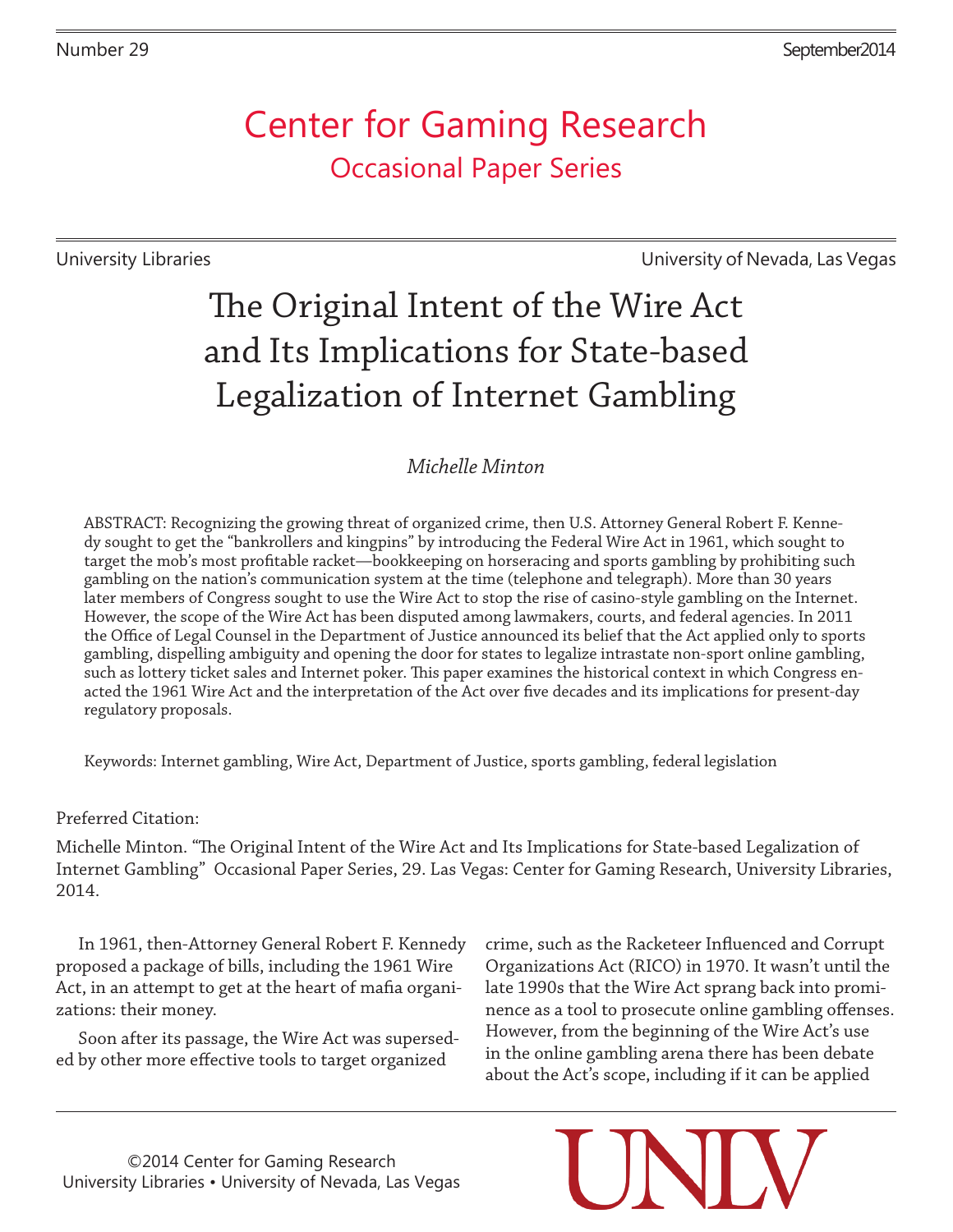to *Internet* gambling, and most importantly for this paper, whether or not its prohibitions extend beyond sports gambling. The debate on these issues reached a high-point in 2011, when the Office of Legal Counsel in the Department of Justice announced its opinion that Wire Act does not, in fact, apply beyond sports betting. Viewing this DOJ opinion as a "unilateral reinterpretation" of the Wire Act, some members of Congress have proposed legislation that would rewrite the 1961 Wire Act, editing the language of the law to turn it into a prohibition against all forms of online wagering, whether sports-related or not. However, the Wire Act was originally intended and long understood as a narrow and targeted weapon to assist the states in preventing organized crime from taking bets on sports—not as a broad federal prohibition that would prevent states from legalizing online gambling within their borders.

#### **Reinterpreting the Wire Act**

In 2009, New York's lottery division and the Illinois governor's office wrote to the Department of Justice Criminal Division seeking an opinion on the legality of online lottery sales. In particular, they wished to know if using out-of-state payment processors for such online purchases would violate the Wire Act. While the Criminal Division asserted that such intrastate online lotteries would run afoul of the Wire Act, they acknowledged that such an interpretation of the 1961 law created a conflict between it and another federal gambling law: the Unlawful Internet Gambling Enforcement Act of 2006 (UIGEA). While UIGEA prohibits payment processors from processing transactions related to unlawful Internet gambling, it specifically excludes *intrastate* online gambling from its proscriptions. Additionally, UIGEA does not consider the "intermediate routing" of electronic data, which might temporarily cross state lines, when determining the location of transactions or whether they are interstate or intrastate. For example, if an online purchase of a lottery ticket is initiated and finalized within a state where such gambling is legal, it is not in violation of UIGEA. Thus, to interpret the Wire Act as prohibiting all online gambling, even if the betting begins and ends in one state, puts the Act at odds with this exception in UIGEA. In light of this apparent conflict, the Criminal Division requested an opinion from a higher office within the DOJ, the Office of Legal Counsel (OLC).

After a thorough consideration, OLC issued a memo in 2011 declaring, that because the online lotteries proposed by Illinois and New York did not involve sports, they fell outside the scope of the Wire Act. The opinion was hailed as a "game changer," because, while OLC only considered the lottery schemes of New York and Illinois, it dispelled any ambiguity about the Wire Act's gambling prohibitions, clearing the way for other states to legalize and regulate other forms of non-sports intrastate gambling.

In the wake of OLC's 2011 memo, three states, New Jersey, Nevada, and Delaware, legalized and regulated online gambling in their borders and at least ten other states are considering doing the same. To stop the progression of legalized online gambling, Sen. Lindsey Graham (R-SC) and Rep. Jason Chaffetz (R-UT) introduced the Restoration of America's Wire Act (RAWA, H.R. 4301) which would create a *de facto*  federal prohibition on Internet gambling and thwart states' attempts to legalize and regulate the activity. By amending the language of the Wire Act (deleting the Act's references to "sports gambling" and inserting "Internet") RAWA would create, for the first time, a federal prohibition on all forms of Internet gambling—even if the transactions occur entirely within a state that permits the activity.

Supporters of RAWA argue that their goal is simply to stop President Obama's DOJ from unilaterally reinterpreting laws and that they want only to "restore the Wire Act to its interpretation pre-December 23rd of 2011," as Rep. Chaffetz said. And as Sen. Mike Lee (R-UT), a co-sponsor of the bill, contended, "[w]e're not trying to make other alterations … [t]he Wire Act itself does, in fact, prohibit the very things we're prohibiting with this legislation and so what we're doing literally is restoring the status quo." Yet the DOJ's 2011 opinion is closer to the original intent of the law and the interpretation that held until 2002.1

#### **Camelot versus the Mob**

For Robert Kennedy, the only way to tackle the Leviathan of the mafia was to cut off its profit stream. Kennedy believed that the most profitable activity for the mob was their gambling racket. $^2$  Just over two months after being sworn in as Attorney General, Kennedy announced a package of bills to fight organized crime. As *The New York Times* reported, the proposals targeted "the bankrollers and kingpins of the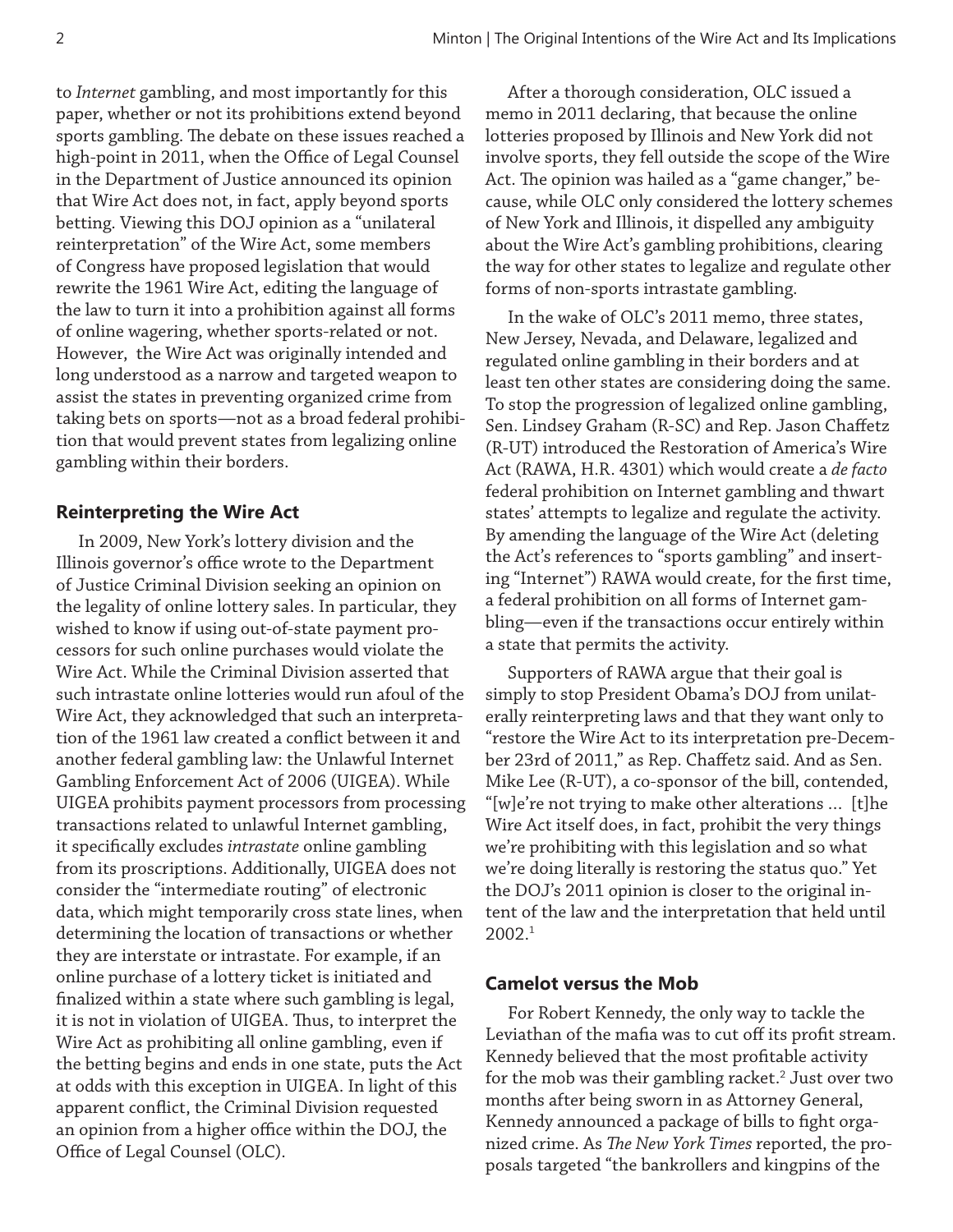rackets," who "live luxurious, apparently respectable, lives in one state but return periodically to another state to collect from the rackets they run by remote control." Among the proposals were five measures put forward by the preceding Attorney General, William P. Rogers, including "revised versions of proposals by Mr. Rogers to ban use of interstate telephone or telegraph wires for betting"—what would ultimately become the Wire Act.3

A primary argument that the prohibitions in the Wire Act were not meant to be limited to sports gambling is based on the wording of the law. The Wire Act's penalties section reads as follows:

Whoever being engaged in the business of betting or wagering knowingly uses a wire communication facility for the transmission in interstate or foreign commerce of bets or wagers or information assisting in the placing of bets or wagers on any sporting event or contest, or for the transmission of a wire communication which entitles the recipient to receive money or credit as a result of bets or wagers, or for information assisting in the placing of bets or wagers, shall be fined under this title or imprisoned not more than two years, or both.<sup>4</sup>

While the Act's first reference to "bets or wagers" is followed by "sporting event or contest," the two subsequent prohibitions on "bets or wagers" make no reference to "sports."5 Therefore, as discussed later, some, such as a District Court in Utah, $^6$  contend that only the first proscription against using wire communications to transmit "information assisting in the placing of bets or wagers" is limited to sports betting, whereas the other clauses of the section apply to all bets or wagers.7 However, as the Department of Justice's Office of Legal Counsel notes in its 2011 memo, to interpret the prohibition on "the transmission in interstate or foreign commerce of bets or wagers" as applying to all gambling is illogical when read in context with the Act's other sections. Much of the confusion stems from the Wire Act's lack of a definition of what constitutes a "sporting event or contest" or "bets and wagers." However, one can identify the intention of the phrases by examining the language of the other bills considered alongside the Wire Act. Many of these specifically mention other gambling activities besides sports betting. In this context, the Wire Act was likely intended to target sports-related wagering, while its companion bills dealt with other forms of gambling.

For example, the Interstate Transportation of Wagering Paraphernalia Act, part of the same package

of bills backed by Kennedy, expressly lists wagering activities as bookmaking, wagering pools with respect to a sporting event, numbers games, policy games, bolita, or "similar games."8 The Wire Act, on the other hand, references only bets and wagers on sporting events or contests.

As the Department of Justice Office of Legal Counsel noted in its 2011 memo:

Congress thus expressly distinguished these lottery games from "bookmaking" or "wagering pools with respect to a sporting event," and made explicit that the Interstate Transportation of Wagering Paraphernalia Act applied to all three forms of gambling. 18 U.S.C. § 1953(a). Congress's decision to expressly regulate lottery-style games in addition to sports-related gambling in that statute, but not in the contemporaneous Wire Act, further suggests that Congress did not intend to reach non-sports wagering in the Wire Act.<sup>9</sup>

Wary of the pitfalls that derailed earlier versions of the Wire Act, Kennedy carefully drafted the bill to be limited. Because, as Kennedy stated, "[p]ress information is not vital to the gamblers, but it is important to the American public,"10 his Wire Act contained an explicit exemption for "the legitimate news reporting of *sporting events*." [Emphasis added]<sup>11</sup> It makes little sense to assume that Kennedy intended to prohibit all forms of gambling, but only write in an exemption for news reporting on *sports.* 

This exception contained in subsection (b) of the law (section 1084) reads:

Nothing in this section shall be construed to prevent the transmission in interstate or foreign commerce of information for use in news reporting of sporting events or contests, or for the transmission of information assisting in the placing of bets or wagers on a sporting event or contest from a State or foreign country where betting on that sporting event or contest is legal into a State or foreign country in which such betting is legal.

This exemption bolsters the case for the narrow interpretation of the Wire Act. For, to interpret the law as broadly prohibiting wire transmissions related to *all gambling,* it follows that the *only* legal transmission of gambling-related information under the Wire Act are those which are related to sporting events or contests if such betting is legal in both states or territories. As attorney Mark Hichar wrote in his 2009 analysis of federal online gambling legislation:

[I]t strains credulity that the prohibitions in § 1084(a) would ban transmissions assisting in wa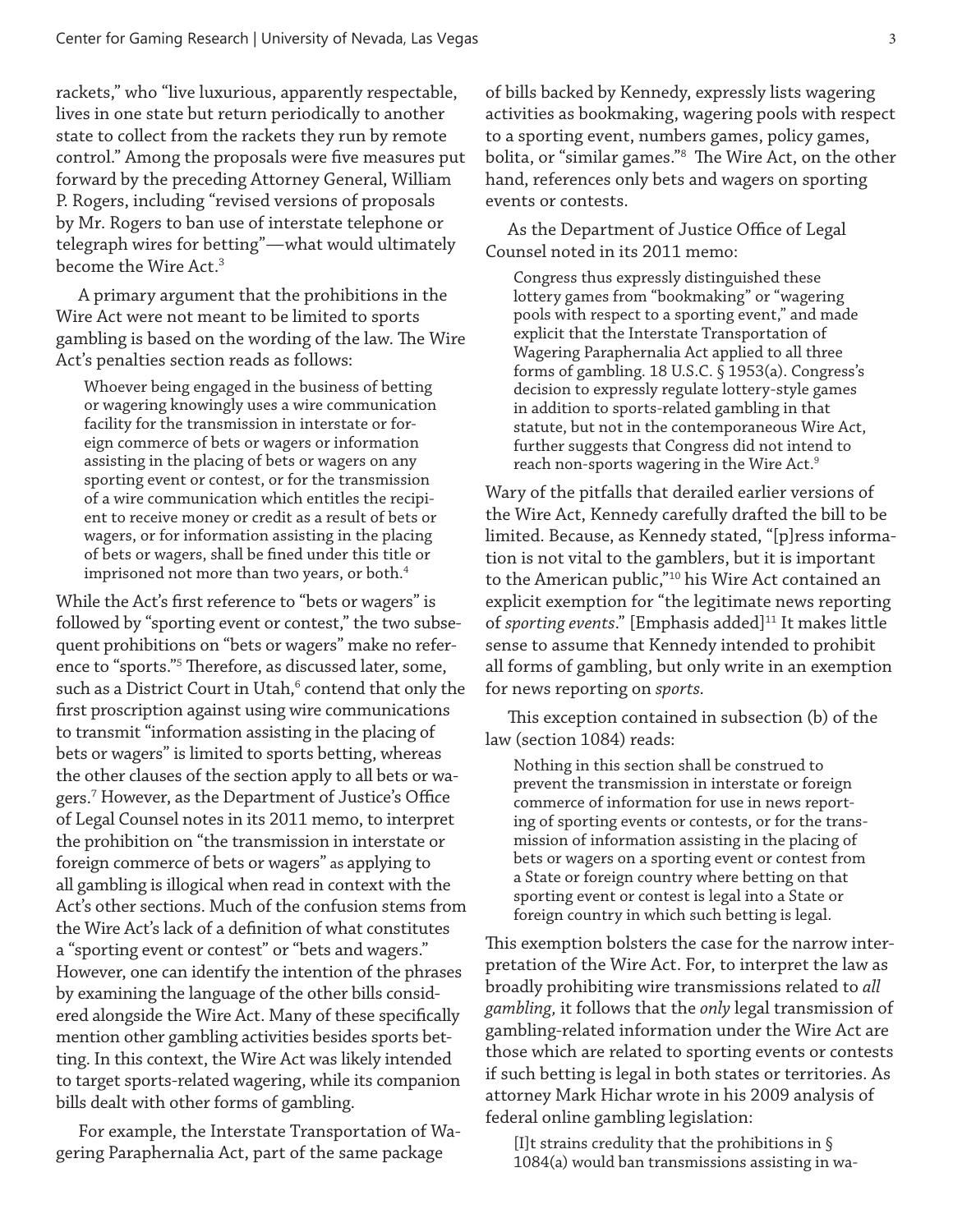gering of any and all types, while § 1084(b) would exempt from those prohibitions wagering-related transmissions between two states where the underlying wagering is legal, only when the underlying wagering related to sporting events or contests.12

Textual analysis is not the only evidence supporting a narrow reading of the Wire Act. Discussions between Robert F. Kennedy, his assistants, and members of Congress in committee hearings on the Wire Act make it clear that the proposal was understood from the beginning, by both those who wrote and those who enacted it, as a prohibition only on sports-gambling transmissions.

#### **Congressional Understanding of the Wire Act**

In his statement before the subcommittee of the House Committee on the Judiciary on May 17, 1961, Kennedy described the purpose of the Wire Act (H.R. 7039) as to "to assist the various States in enforcement of their laws pertaining to gambling and bookmaking. It would prohibit the use of wire communication facilities for the transmission *of certain gambling information* in interstate and foreign commerce." [Emphasis added] A reading of his testimony could lead one to conclude that the bill was indeed aimed at *certain* kinds of gambling and not *all* forms of gambling.<sup>13</sup>

While Kennedy's testimony on his other bills before Congress described numerous types of specific wagering activities, including lotteries, sports gambling, and numbers games, his testimony in support of the Wire Act focused explicitly and exclusively on wagering related to "horse racing" and "such amateur and professional sports events as baseball, basketball, football and boxing"—with no mention of other forms of betting.14 Additionally, in his summary of the bill's purpose, Kennedy uses the word "gambling" unmodified by sports or sporting, suggesting that he used the phrases interchangeably, but always with the intent of applying the bill's prohibition to sports gambling alone.

Kennedy was not alone in his understanding of the bill as narrowly focused, as one can see, by examining the language used by members of Congress regarding the bill. For instance, the House Judiciary Committee's report accompanying the Wire Act was titled, "Sporting Events—Transmission of Bets, Wagers, and Related Information."15 On the other hand, the House version of the Wire Act was described as amending "Chapter 50 of

title 18, United States Code, with respect to the transmission of bets, wagers, and related information."

The Senate hearings on the Wire Act also illustrate that the Attorney General's office indicated to Congress that the Wire Act was intended to apply only to sports gambling. One exchange between Senator Kefauver and Assistant Attorney General Herbert J. Miller during the Senate hearing on Kennedy's anti-crime package is particularly enlightening, Miller admitted that the bill was "limited to sporting events or contests."

These interactions show that lawmakers and the Department of Justice both understood this version of the Wire Act to be similar to its predecessor from the 1950s, which addressed "two main activities organized commercial gambling on horse racing and organized commercial gambling on other sporting events, such as baseball, basketball and football."16

Furthermore, as Kennedy was careful to point out, the Wire Act was not intended as a broad federal gambling prohibition—whether conducted by states or by individuals—but instead as a way to enforce existing state laws to target "organized crime in this country without invading the privacy of the home or outraging the sensibilities of our people in matters of personal inclinations and morals."17 Kennedy expressly noted that they were not "undertaking the almost impossible task of dealing with all the many forms of casual or social wagering which so often may be effected over communication facilities."

#### **Wire Act Expansion Attempts**

Even more than the statements of the Wire Act's author, the most convincing evidence that the Act was understood by *Congress* as narrow in its scope and perhaps even inapplicable to Internet activities comes from the attempts beginning only a year after the law's enactment to broaden its scope to encompass new technologies not covered by the original Wire Act.

In March 1962, the Senate Permanent Subcommittee on Investigations for the Committee on Government Operations, also known as the McClellan Committee, again held hearings on organized crime, this time in response to Attorney General's Robert Kennedy's anti-crime proposals. Again, the hearing focused exclusively on *sports gambling*. The Committee also discussed the Act's applicability to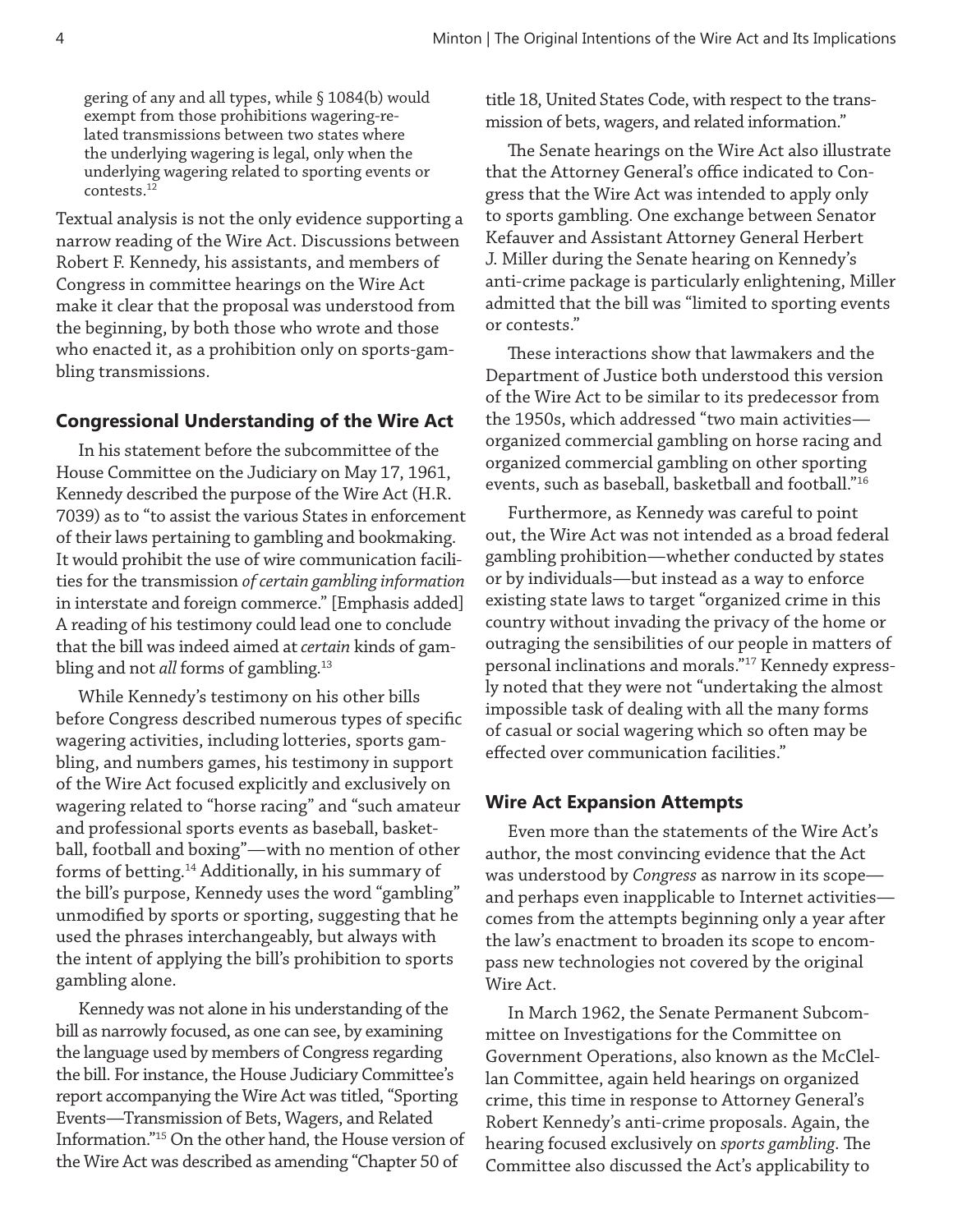emerging technologies of the time, such as wide area telephone service (WATS), which "provides unlimited long distance telephone calls within certain areas at a fixed rate. But no records are made of the calls." The Committee noted that the mob's bookmaking activities could migrate to these new services and that the Wire Act (now Public Law 87-216) would not apply to these new technologies:

The term "wire service" in its usual sense refers to legitimate agencies such as Associated Press and United Press International which gather news and disseminate it to daily newspapers and radio and television stations via teletype machines. In the context of the subcommittee's investigation the term took on an entirely different meaning. To gamblers and bookmakers "wire service" means a horserace wire service and refers to a confederation of operators who supply and service the Nation's bookmakers, usually on a telephonic network, with fast race results and other information on horseraces around the country as an accessory to bookmaking operations.<sup>18</sup>

Thus, while the Wire Act prohibited those "engaged in the business of betting or wagering" from using wire communications, "[t]here is a distinct possibility that many of the wire services which were the subject of the subcommittee's investigations do not fall within the provisions of this statute since they are not in fact 'engaged in the business of betting or wagering."19

While the Committee recognized the narrow scope of the Wire Act and recommended broadening it to account for advances in technology, Congress declined to take up the issue. However, when the Act reemerged as a tool for prosecutors of online gambling offense, few questioned whether its scope included gambling on the very new technology of the Internet.20

On the other hand, with the advent of Internet technology and online gambling, members of Congress *did* appear to recognize that the Wire Act could reach only online *sports* betting as many sought to amend the Act to broaden its scope to casino-style games.

- In 1995 Sen. Jon Kyl (R-Ariz.) introduced the Crime Prevention Act, which included an amendment to the Wire Act that would broaden both the activities and technologies covered by the law. It excised the phrase "on any sporting event or contest," and added the phrase "wire or electronic communication" expanding the Act's reach to the Internet.<sup>21</sup>
- In 1996 Rep. Tim Johnson (D-S.D.) attempt-

ed to amend the Wire Act with his Computer Gambling Prevention Act, which also struck the words "on any sporting event or contest" and added "electronic communication."22

- In 1997 Sen. Kyl introduced the Internet Gambling Prohibition Act, which added a definition of "bets and wagers" that included contests, sports, and games of chance. He stated the bill was necessary because it "dispels any ambiguity by making it clear that all betting, including sports betting, is illegal. Currently, non-sports betting is interpreted as legal under the Wire Act."23
- In 1999 Sen. Kyl reintroduced his Internet Gambling Prohibition Act.<sup>23</sup>
- And in 2002, Rep. Bob Goodlatte (R-Va.) introduced the Combating Illegal Gambling Reform and Modernization Act, which, like Sen. Johnson's bill, added a definition of "bets and wagers" to the Wire Act that broadened it to all forms of gambling activities, including games of chance.<sup>25</sup>

Due to conflicting interests within the brick-and-mortar casino industry as well as vocal opposition from Internet service providers (on whom the burden of blocking online gambling would fall) these Wire Act amendments did not pass and the Wire Act remained unchanged.26 Still, tellingly, no prominent opponents of these bills contended that their amendments were unnecessary because the Wire Act already prohibited all online gambling—further underscoring the notion that members of Congress interpreted the Act as narrow in scope.

#### **Department of Justice Reinterpretation of the Wire Act**

While RAWA supporters claim that Obama's DOJ unilaterally reinterpreted the Wire Act, the actual reinterpretation was made by the Department of Justice during the Clinton and Bush administrations.

Beginning in the  $1990s$ ,<sup>27</sup> some government attorneys began using the Wire Act to prosecute online gambling, including some that were not exclusively sports-related.<sup>28</sup> However, while some prosecutors used the Wire Act against non-sports gambling offenses, in all cases resulting in a conviction, sports betting was the only contested activity.<sup>29</sup>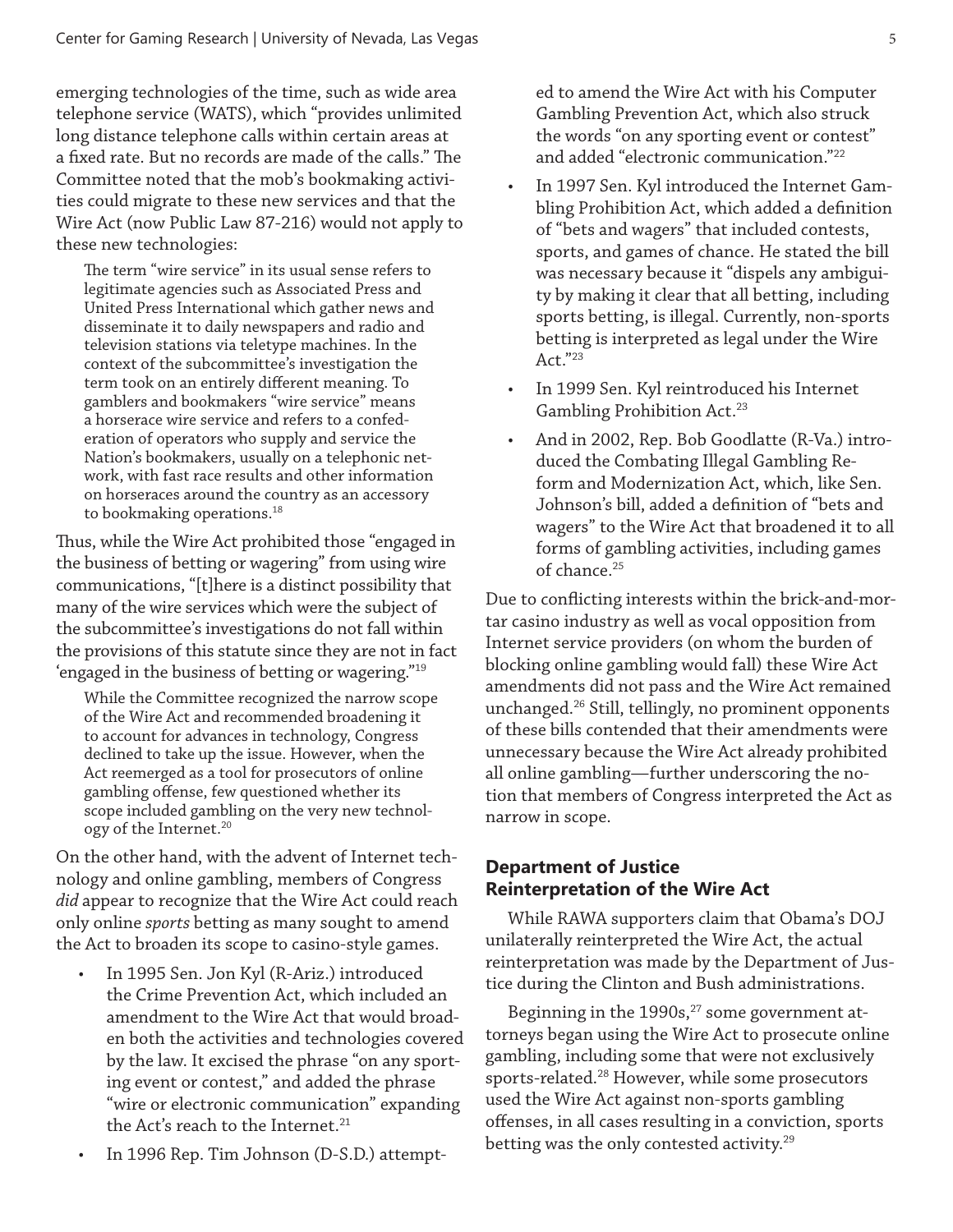The Clinton Administration took the position that the Wire Act prohibited certain gambling activities online. For example, in a statement of Administration Policy, the Clinton Administration noted that it opposed the Internet Gambling Prohibition Act of 2000 (H.R. 3125) because it was "designed to protect certain forms of Internet gambling that currently are illegal," and in particular "pari-mutuel wagering on activities such as horse races, dog races, and jai alai." Despite claims that the DOJ under Clinton took the position that all online gambling was prohibited, there is no evidence the administration considered the Wire Act applicable to non-sports gambling or that it considered intrastate online gambling illegal. It wasn't until 2002, during the administration of George W. Bush, that DOJ officially took the position that the Wire Act was applicable to *all* online gambling—a position that was at odds with Congressional action as well as the understanding of other DOJ officials at the time.30

As discussed, the Wire Act was understood from its enactment to be a narrowly focused law that prohibited only sports gambling via telephone and telegraph. As Internet gambling grew in popularity among Americans, members of Congress scrambled to pass legislation prohibiting or regulating the activity. During a 1998 hearing on Rep. Goodlatte's Internet Gambling Prohibition Act, Assistant Attorney General for the DOJ's Criminal Division Kevin DiGregory testified that while existing federal legislation *could be* used to prohibit most forms of online gambling, it would require amendment to apply beyond sports betting:

The advent of Internet gambling may have diminished the overall effectiveness of the Wire Communications Act, in part, because that statute may relate only to sports betting and not to the type of real-time interactive gambling (e.g., poker) that the Internet now makes possible for the first  $time.<sup>31</sup>$ 

While some State Attorneys General began utilizing the Wire Act during the 1990s to prosecute online gambling offenses<sup>32</sup>, the professional association, the National Association of Attorneys General (NAAG), questioned the Act's applicability to non-sports gambling. A 1997 report from NAAG's Internet Task Force recommended supporting "passage of the Internet Gambling Prohibition Act of 1997," and resolved to support the amendments to 1084 and to "encour-

age the Department of Justice and the Federal Trade Commission to join with the Association" to "develop joint enforcement strategies to stop the spread of illegal internet gambling." This indicates that the association might have believed that the Wire Act, as written, could not be used to prosecute online gambling offenses related to non-sports gambling—and that the DOJ might have held a similar opinion at the time.<sup>33</sup>

In 2000 testimony before the House Committee on Banking and Financial Services, DiGregory urged Congress to enact "the Department of Justice's proposed legislative amendments to 18 U.S.C. § 1084, which would extend the prohibitions of the existing Section 1084 to cover all forms of Internet gambling in a more technologically-neutral manner."34

Yet two years later, the Department of Justice, during the George W. Bush administration, officially took the position that the Wire Act's prohibitions extended beyond sports gambling. The decision came as the result of a request from the Nevada Gaming Control Board and Nevada Gaming Commission which asked the DOJ for its opinion on the applicability of the Wire Act to the state's recently enacted law legalizing intrastate online gambling, because, "the Department of Justice under the Bush Administration has yet to announce its policy on Internet gaming."35

On August 23, 2002 Michael Chertoff, then-acting Assistant Attorney General in the DOJ's Criminal Division, responded to Nevada Gaming Control Board Chairman Dennis K. Neilander, stating: "[T]he Department of Justice believes that federal law prohibits gambling over the Internet, including casino-style gambling."36 However, Chertoff provided no rationale for this conclusion, other than citing the Wire Act itself. Chertoff's statement was in direct conflict with legal scholars, court rulings, and other DOJ staff who continued to question the Wire Act's applicability to non-sports gambling. Prior to this declaration, the Department of Justice had only used the Wire Act to prosecute strictly sports-related online gambling, reflecting the judicial precedent at the time. $37$ 

#### **Court Determinations on the Applicability of the Wire Act**

In a 2002 case, *In re MasterCard Intern. Inc.,* the Fifth Circuit affirmed the Eastern District of Louisi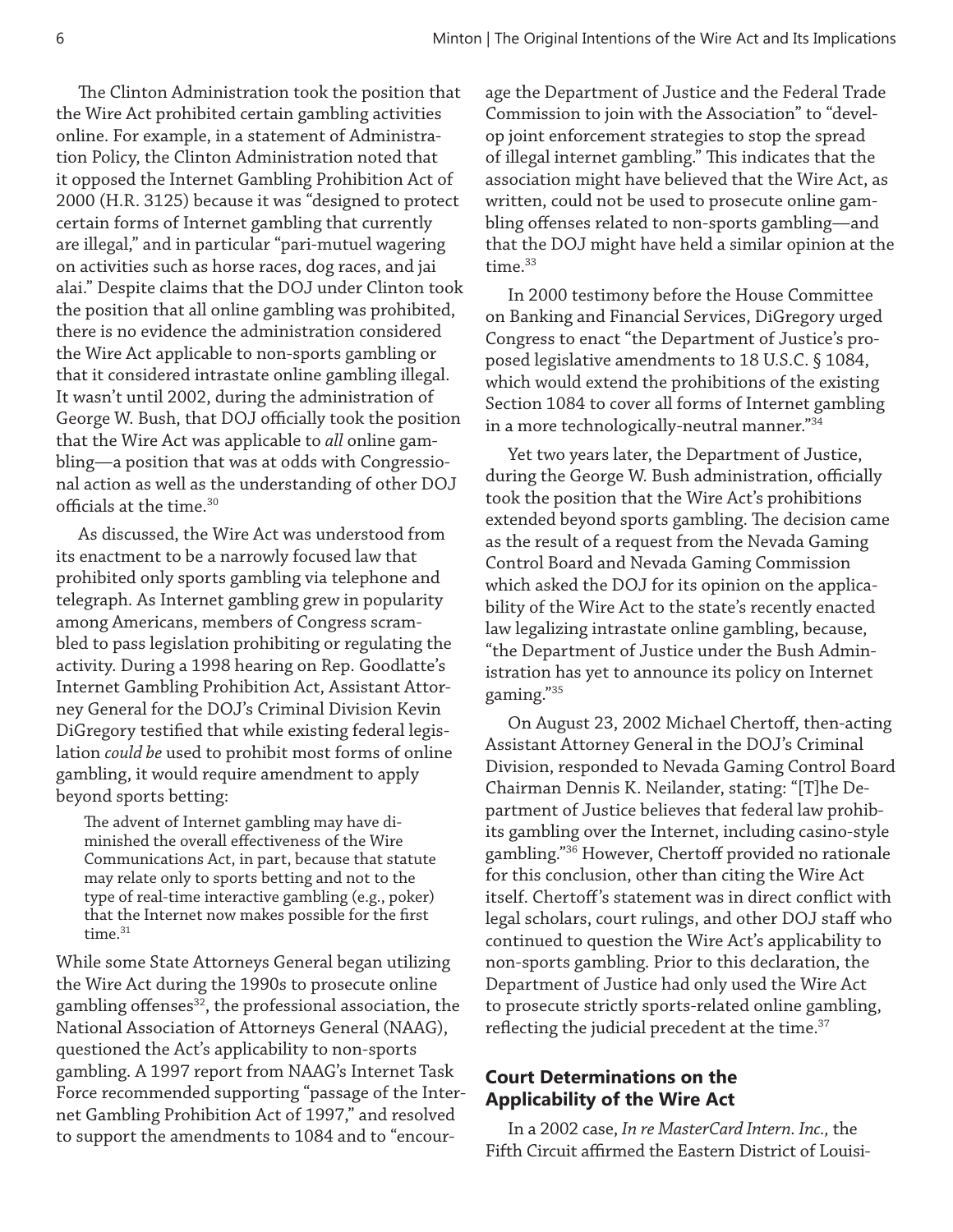ana's holding that the Wire Act applied only to online wagers relating to sporting events or contests<sup>38</sup> The Fifth Circuit concluded that both the plain language and legislative history of the Wire Act made its application only to sports betting abundantly clear, agreeing with the lower court's conclusion that "[e]ven a summary glance at the recent legislative history of Internet gambling legislation reinforces the Court's determination that Internet gambling on a game of chance is not prohibited conduct under 18 U.S.C. § 1084."39

The District Court of Utah departed from the Fifth Circuit's interpretation of the Wire Act, in *U.S. v. Lombardo*, concluding that two out of three of the Wire Act's prohibitions apply to all gambling and not just sports betting. 40 Specifically, the *Lombardo* court concluded that while the Wire Act clearly prohibits wire communications related to the transmission of actual bets only for sporting events, because the word "sporting event" does not appear in the next two clauses, prohibiting wire communications related to receiving money or credit for bets and receiving information about bets, those two prohibitions in the Wire Act apply to all gambling and aren't lmited to sports betting.41 The *Lombardo* court reasoned that reaching the Fifth Circuit's conclusion would require them to assume Congress meant to include the "sporting" language in the two other parts of the Act but inadvertently forgot to do so.<sup>42</sup> To date, it is the only published opinion to explicitly assert that the Wire Act's prohibitions extend beyond sports gambling.43 Similarly, a Magistrate Judge for the Eastern District Court of Missouri, in *U.S. v. Kaplan,* came to the conclusion that the Wire Act was not limited to sports gambling when recommending that the charges against Gary Kaplan, the founder of Beton-Sports.com, not be dismissed.<sup>44</sup> Kaplan ultimately pled guilty to violating the Wire Act, but only the counts related to sports gambling conduct.<sup>45</sup>

As Mark Hichar noted<sup>46</sup>—and the OLC in its 2011 memo concurred—interpreting the Wire Act to apply to non-sports gambling creates a conflict between the Wire Act and the intrastate exception in the Unlawful Internet Gambling Enforcement Act of 2006 (UIGEA). This potential conflict prompted the New York State Division of the Lottery and the Governor of Illinois in 2009 to request the DOJ clarify its position on the Wire Act and its interplay with UIGEA.<sup>47</sup>

UIGEA prohibits payment processors, such as credit card companies, from depositing funds related

to "unlawful Internet gambling," but it contains an exemption from the prohibition for *intrastate transac*tions if certain conditions are met.<sup>48</sup> Additionally, the exception stipulates that the gambling activity must not violate certain other federal gambling laws: the Interstate Horseracing Act of 1978, Professional and Amateur Sports Protection Act, Gambling Devices Transportation Act, or Indian Gaming Regulatory Act. Hypothetically, a state-licensed gambling platform, such as intrastate online lottery ticket sales, could be considered legal under the stipulations of UIGEA due to this exception. However, the Wire Act interpretation backed by the *Lombardo* court and the DOJ circa 2002 would make *illegal* all of these intrastate gambling activities that the language of UIGEA suggests are lawful. This casts doubt on the Department of Justice's broad interpretation of the Wire Act beginning in 2002, a factor that helped convince the OLC to change its opinion on the law in 2011.

#### **DOJ's 2011 Restoration of the Wire Act**

Despite claims that "a single person in the bowels of the Department of Justice"<sup>49</sup> decided to unilaterally reinterpret the Wire Act in 2011, the 13-page memorandum from the Office of Legal Counsel (OLC) for the Department of Justice shows that a thorough consideration of legislative history and case law brought the Criminal Division to the conclusion that "interstate transmissions of wire communications that do not relate to a 'sporting event or contest,' 18 U.S.C. § 1084(a), fall outside of the reach of the Wire Act," thus restoring the law its original understanding.

In addition to a discussion of the history and case law, the OLC addressed arguments that the language of the Wire Act precludes a narrow reading of its scope. For example, OLC considered:

the possibility that, in the Wire Act's reference to "any sporting event or contest," 18 U.S.C. § 1084(a), the word "sporting" modifies only "event" and not "contest," such that the provision would bar the wire transmission of "wagers on any sporting event or [any] contest." This interpretation would give independent meaning to "event" and "contest," but it would also create redundancy of its own. If Congress had intended to cover *any*  contest, it is unclear why it would have needed to mention sporting events separately.<sup>50</sup>

Additionally, OLC considered arguments that "sporting event and contest" applies only to the first proscription in the Act which it directly modifies. OLC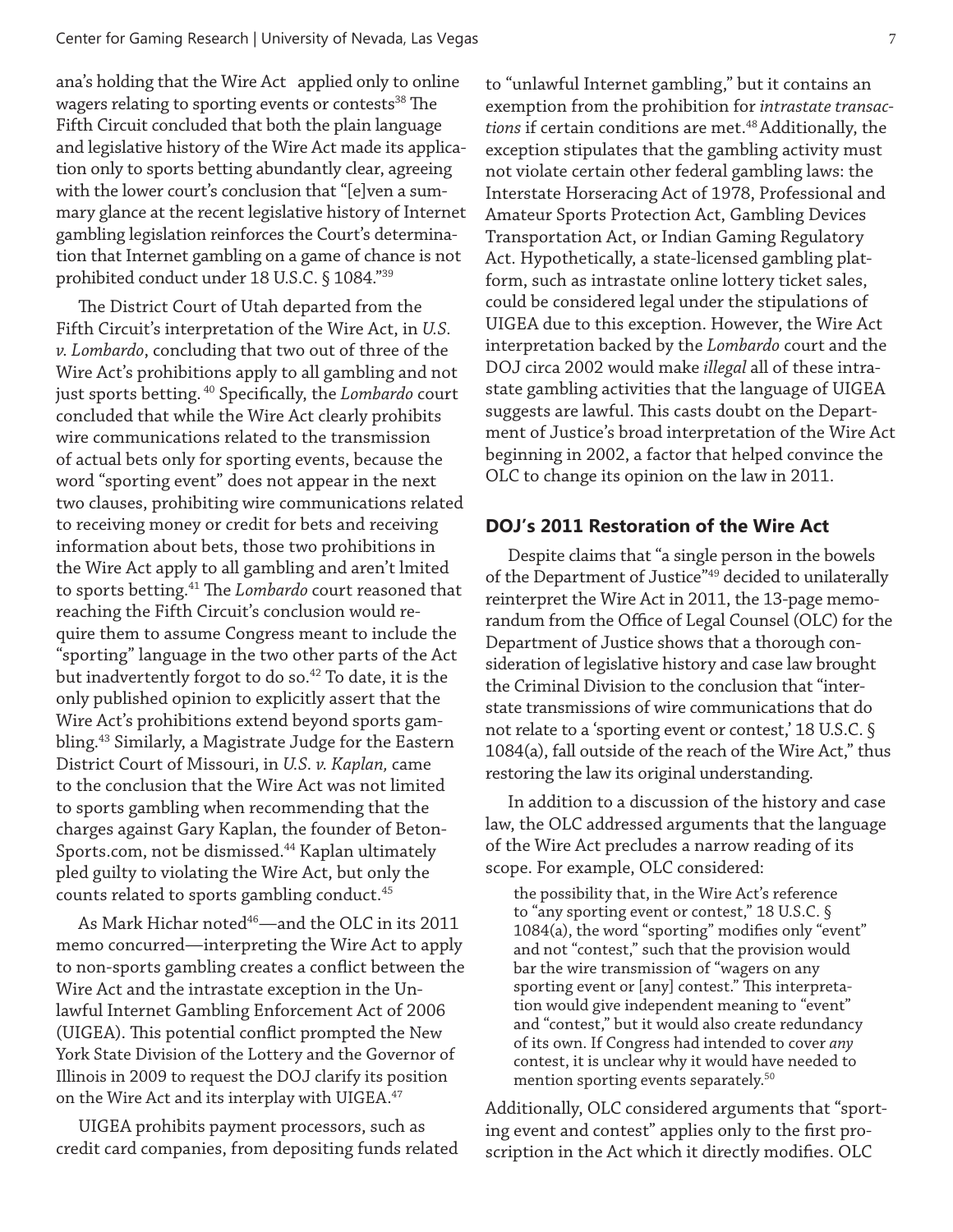believed the phrase "sporting event and contest" was not included after each proscription as a form of short-hand; an interpretation that is bolstered by the fact that the phrase "in interstate and foreign commerce" is similarly omitted from the subsequent proscriptions even though Congress presumably intended all the prohibitions in the Wire Act, including those in the second clause, to be limited to interstate or foreign (as opposed to intrastate) wire communications. As OLC put it: "[t]his omission suggests that Congress used shortened phrases in the second clause to refer back to terms spelled out more completely in the first clause."51

Also considered was the DOJ Criminal Division's assessment, which was detailed in its July 12, 2010 memo asking OLC for clarification. According to the memo, the Criminal Division advised OLC that it "has uniformly taken the position that the Wire Act is not limited to sports wagering and can be applied to other forms of interstate gambling," and that "the Department has consistently argued under the Wire Act that, even if the wire communication originates and terminates in the same state, the law's interstate commerce requirement is nevertheless satisfied if the wire crossed state lines at any point in the process." This interpretation, however, only dates back to 2002. Furthermore, the Criminal Division highlighted the fact that since 2002 it had doubts about this interpretation which appeared to conflict with UIGEA.<sup>52</sup> While the OLC's decision specifically dealt with the question of whether intrastate online sales of lottery tickets would violate the Wire Act, its decision that the, "Wire Act does not reach interstate transmissions of wire communications that do not relate to a "sporting event or contest," it effectively restored the original interpretation of the Act.<sup>53</sup>

#### **Endnotes**

- 1. Press Conference, "Graham, Chaffetz introduce Legislation to Restore America's Wire Act", March 26, 2014 available at: https://www.youtube.com/watch?v=xdt2q40DE1w#t=23, last accessed August 6, 2014
- 2. Kennedy told Congress in 1961: "Organized crime is nourished by a number of activities, but the primary source of its growth is illicit gambling. From huge gambling profits flow the funds to bankroll the other illegal activities … including the bribery of local officials." "Congress Enacts Five Anti-Crime Bills," CQ Almanac 1961 http://library.cqpress. com/cqalmanac/document.php?id=cqal61-1373549.
- 3. "Robert Kennedy Urges New Laws to Fight Rackets."
- 4. 18 U.S. Code § 1084 Transmission of wagering information; penalties section a., http://www.law.cornell.edu/ uscode/text/18/1084.
- 5. Section (a) 18 USC 1084
- 6. In United States v. Lombardo 2007 WL 4404641 (D. Utah 2007), District Judge Ted Stewart interpreted the Wire Act as having three proscriptions on the use of a wire communication facility for (1) "The transmission…of bets or wagers or information assisting in the placing of best or wafer on any sporting event or contest"; (2) "for the transmission of a wire communication which entitles the recipient to receive money or credit as a result of bets or wagers"; or (3) "for information assisting in the placing of best or wagers." Because only the first proscription is modified by "sporting event or contest" the judge held that the Wire Act is "not confined entirely to wire communications related to sports betting or wagering."
- 7. Ibid.
- 8. (S. 1657 or 18 U.S.C. § 1953)
- 9. Ibid.
- 10. Testimony before the House Judiciary Committee S. Rep. No. 588, 87th Cong., 1st Sess. 3, (1961).
- 11. "Prohibiting transmission of bets by wire communications," Senate Report on S. 1656, July 24, 1961
- 12. Mark Hichar, "The Wire Act Should Not be Used to Prohibit Internet Gambling Carried out Under the UI-GEA Intrastate Wagering Exception," Gaming Law Review and Economics, Vol. 13, No. 2 (2009), http:// www.edwardswildman.com/files/News/830003b5-d4e6- 4ecb-ae29-00e0b38568d4/Presentation/NewsAttachment/59409a83-593d-4e29-b788-03e833ccdf67/glre%20 2009%204%2027.pdf.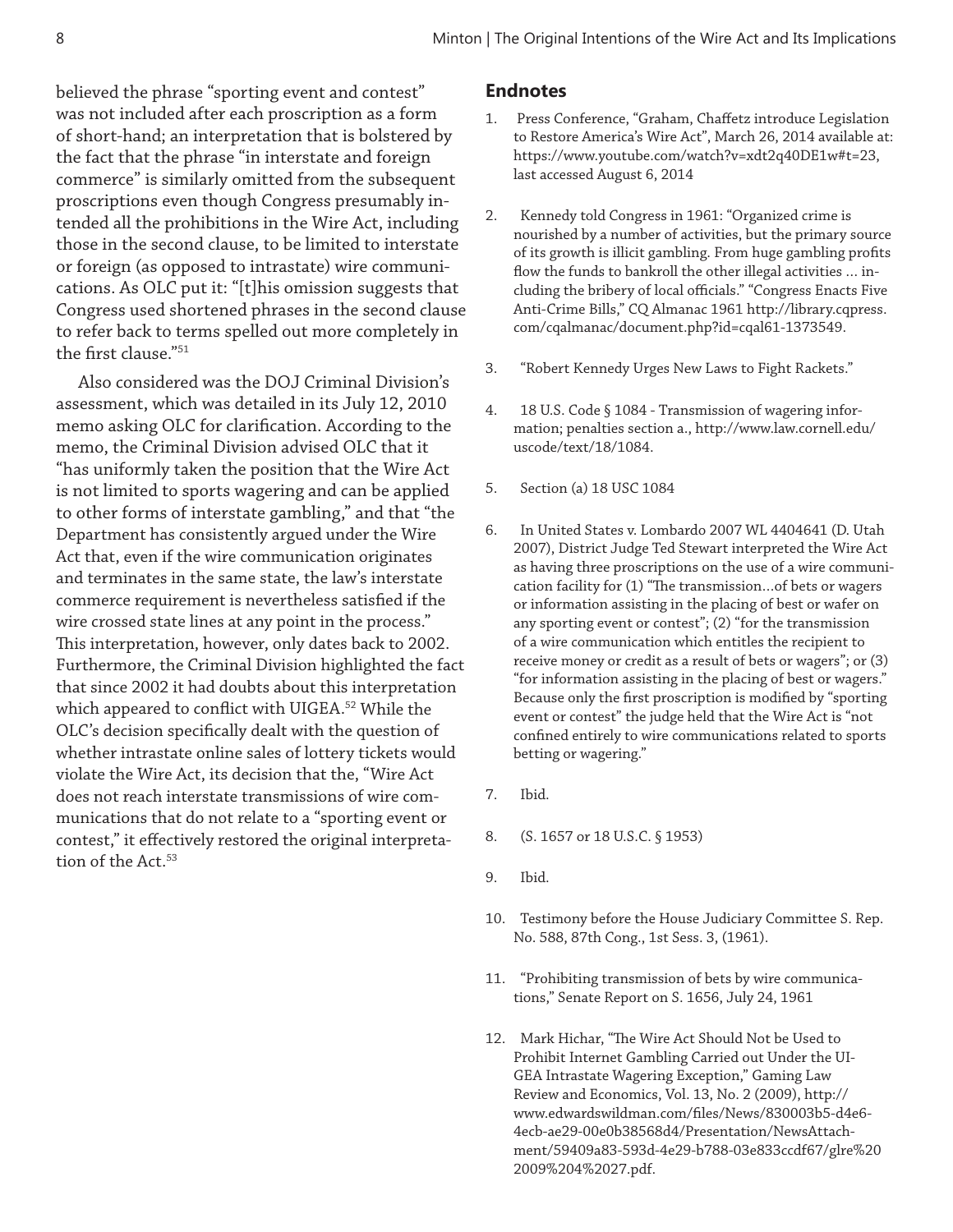- 13. Robert F. Kennedy, Statement before the Subcommittee No. 5 of the House Committee on the Judiciary, in Support of Legislation to Curb Organized Crime and Racketeering, May 17, 1961 www.justice.gov/ag/rfkspeeches/1961/05-17-1961.pdf.
- 14. Robert F. Kennedy, Testimony before the subcommittee of the House Committee on the Judiciary
- 15. H.R. REP. 87-967, H.R. Rep. No. 967, 87TH Congress, 1st Session, 1961, 1961 U.S.C.C.A.N. 2631, 1961 WL 4794 (Leg. Hist.)\*2631 P.L. 87-216, SPORTING EVENTS – TRANSMIS-SION OF BETS, WAGERS, AND RELATED INFORMATION
- 16. Senate Subcommittee of the Committee on interstate and foreign commerce hearing on s 3358 Statement of Hon. Wayne Coy, Chairman, Federal Communication Commission, April 24, 1950.
- 17. Ibid.
- 18. Ibid.
- 19. Ibid.
- 20. David G. Schwartz. *Cutting the Wire: Gambling Prohibition and the Internet.* Reno: University of Nevada Press, 2005. p. 108.
- 21. Crime Prevention Act of 1995, S. 1495, Title XV, 104th Congress (1996) 1st Session
- 22. Computer Gambling Prevention Act of 1996, H.R. 3526 104th Congress (1996) 2nd Session
- 23. Jon Kyl introductory remarks on The Internet Gambling Prohibition Act of 1997 See S. 474, 105th Cong., 1st Sess. http://www.gpo.gov/fdsys/pkg/CREC-1997-03-19/html/ CREC-1997-03-19-pt1-PgS2553.htm last accessed on July 8, 2014
- 24. Internet Gambling Prohibition Act of 1999 (S. 692), 106th Congress, Second Session, https://www.govtrack.us/congress/bills/106/s692.
- 25. Combating Legal Gambling Reform and Modernization Act (H.R. 3215), 107th Congress, Second Session, https://www. govtrack.us/congress/bills/107/hr3215.
- 26. Edward C. Baig "Outlawing online betting? Don't bet on it," BusinessWeek, December 15, 1997 http://www.businessweek.com/1997/50/b3557079.htm last accessed on August 26, 2014
- 27. While the vast majority of cases involving the Wire Act

were limited to sports, there are some cases where it was used to prosecute gambling offenses that were not sports related, United States v. Chase, 372 F.2d 453, 457 (4th Cir. 1967); United States v. Manetti, 323 F. Supp. 683, 687 (D. Del. 1971).

- 28. See: Tex. Priv. Ltr. Rul. DM-344 (May 2, 1995) in which Texas Attorney General Dan Morales was asked about the legality of online poker and other types of betting if the parties were all in Texas. He noted that such transmissions, even if entirely in Texas, may "under proper circumstances" violate the Wire Act. He contends that the activity might constitute "interstate commerce" as required by 18 U.S.C. § 1084, basing the position on previous case law, United States v. Yaquinta, 204 F. Supp. 276 (N.D. W. Va. 1962) for the proposition that, "where part of telephone facilities used for call between points in state were located in another state, transmission was in interstate commerce for purposes of section 1084."
- 29. Anthony Cabot Internet Gambling Report II, Trace Publications, Las Vegas Nevada (1998) p 115
- 30. Letter from The United States Department of Justice, Criminal Division to Mr. Dennis K. Neilander, Chairman, Nevada Gaming Control Board August 23, 2002
- 31. Kevin DiGregory, Deputy Assistant Attorney General, Criminal Division U.S. Department of Justice, Testimony before the House of Representatives Subcommittee on Crime Committee on the Judiciary, June 24, 1998, http:// commdocs.house.gov/committees/judiciary/hju57230.000/ hju57230\_0f.htm.
- 32. See e.g. People of New York v. World Interactive Gaming Corp.185 Misc. 2d 852, 714 N.Y.S.2d 844 (N.Y. County Sup. Ct. 1999)
- 33. Harley J. Goldstein, "On-line Gambling: Down to the Wire?" Marquette Sports Law Journal, Vol. 8 No. 1 (1997), http://scholarship.law.marquette.edu/sportslaw/vol8/ iss1/3.
- 34. Kevin DiGregory, Deputy Assistant Attorney General, Criminal Division, Statement before the Committee on Banking and Financial Services, United States House of Representatives, June 20, 2000, http://democrats.financialservices.house.gov/banking/62000dig.shtml.
- 35. Letter from Dennis K. Neilander, Chairman of the Nevada State Gaming Control Board and Peter C. Bernhard, Chairman, Nevada Gaming Commission to Chris Huff Esq., United States Department of Justice, March 7, 2002
- 36. Letter from The United States Department of Justice, Criminal Division to Mr. Dennis K. Neilander, Chairman, Nevada Gaming Control Board August 23, 2002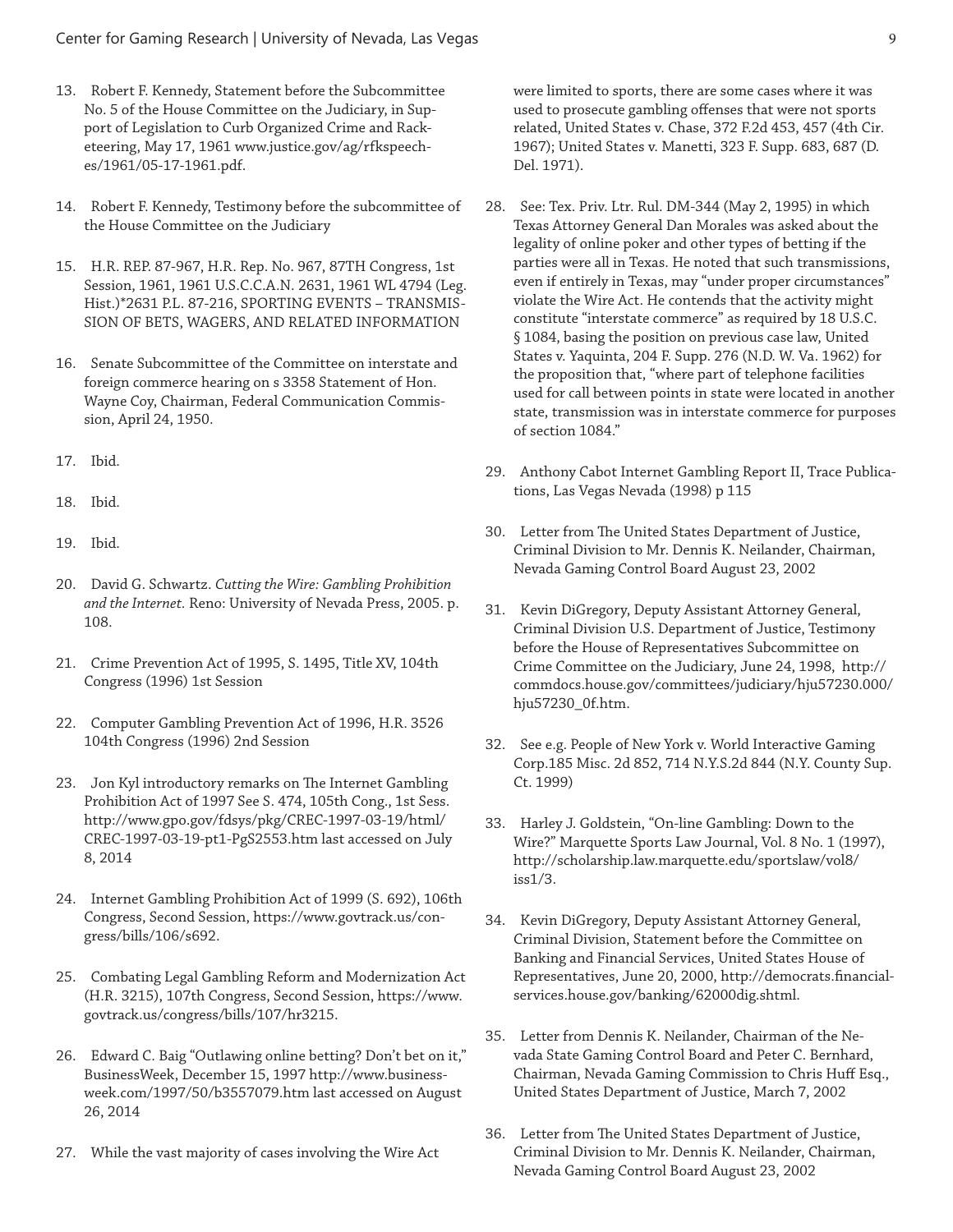- 37. In 1999 the Department of Justice submitted an amicus brief in Coeur D'Alene Tribe v. AT&T, in which the tribe sued the communications company for discontinuing service due to the tribe's telephone lottery. The DOJ said it believed the Wire Act applied because section (d) 1084 provides that, "no damages, penalty or forfeiture, civil or criminal, shall be found against any common carrier" for discontinuing service if they were instructed to do so by authorities who suspected the service was being used for gambling in violation of state or federal laws. Because the telephone lottery reached other states, the DOJ concluded that it was in violation of the Indian Gaming Regulatory Act and therefore the carrier, in compliance with section (d) of the Wire Act, acted lawfully. Thus, under the Wire Act, the lottery at issue was considered illegal because it violated state laws as well as IGRA, not due to violations of the Wire Act.
- 38. 313 F.3d 257, 262-63 (5th Cir. 2002).
- 39. 132 F. Supp. 2d 468, 480 (E.D. La. 2001), aff'd, 313 F.3d 257 (5th Cir. 2002).
- 40. United States v. Lombardo, 639 F.Supp.2d 1271, 1278-82 (D. Utah 2007).
- 41. Ibid.
- 42. Ibid at 1281.
- 43. I. Nelson Rose and Rebecca Bolin, "Game on For Internet Gambling: With Federal Approval, States Line Up to Place Their Bets," Connecticut Law Review, Vol. 45 No. 2, December 2012, http://connecticutlawreview.org/ files/2013/01/RoseBolin.GameOnforInternetGambling. 45Conn.L.Rev\_.653.pdf
- 44. United States v. Kaplan, (E.D. Mo. Mar. 20, 2008) (No. 4:06CR337CEJ (MLM). The judge also quotes an Eighth Circuit court opinion: United States v. Bala, 489 F3d 334, 342 (8th Cir. 2007) in which the court did not decide whether or not the Wire Act applied to non-sports betting, but indicated that it would rule that the Act applies to all gambling were that the issue before the court.
- 45. United States v. Kaplan, No. 4:06CR337CEJ(MLM) (E.D. Mo., May 7, 2007)
- 46. Hichar.
- 47. DOJ Memorandum 2011.
- 48. 31 U.S. Code § 5362 Definitions http://www.law.cornell. edu/uscode/text/31/5362.
- 49. Casino Connection AC, Online Throw Down in DC, April 2, 2014, http://casinoconnectionac.com/issue/vol-11-no-4 april-2014/article/online-throw-down-in-d-c Last accessed: August 19, 2014
- 50. Memorandum Opinion for the Assistant Attorney General, Criminal Division, U.S. Department of Justice, "Whether proposals by Illinois and new York to use the internet and out-of-state transaction processors to sell lottery tickets to in-state adults violate the Wire Act" September 20, 2011 (see footnote 11)
- 51. Ibid at p 7.
- 52. OLC Memorandum, at 2 (quoting Memorandum for David Barron, Acting Assistant Attorney General, Office of Legal Counsel, DOJ, from Lanny A. Breuer, Assistant Attorney General, Criminal Division, DOJ (July 12, 2010)
- 53. Ibid.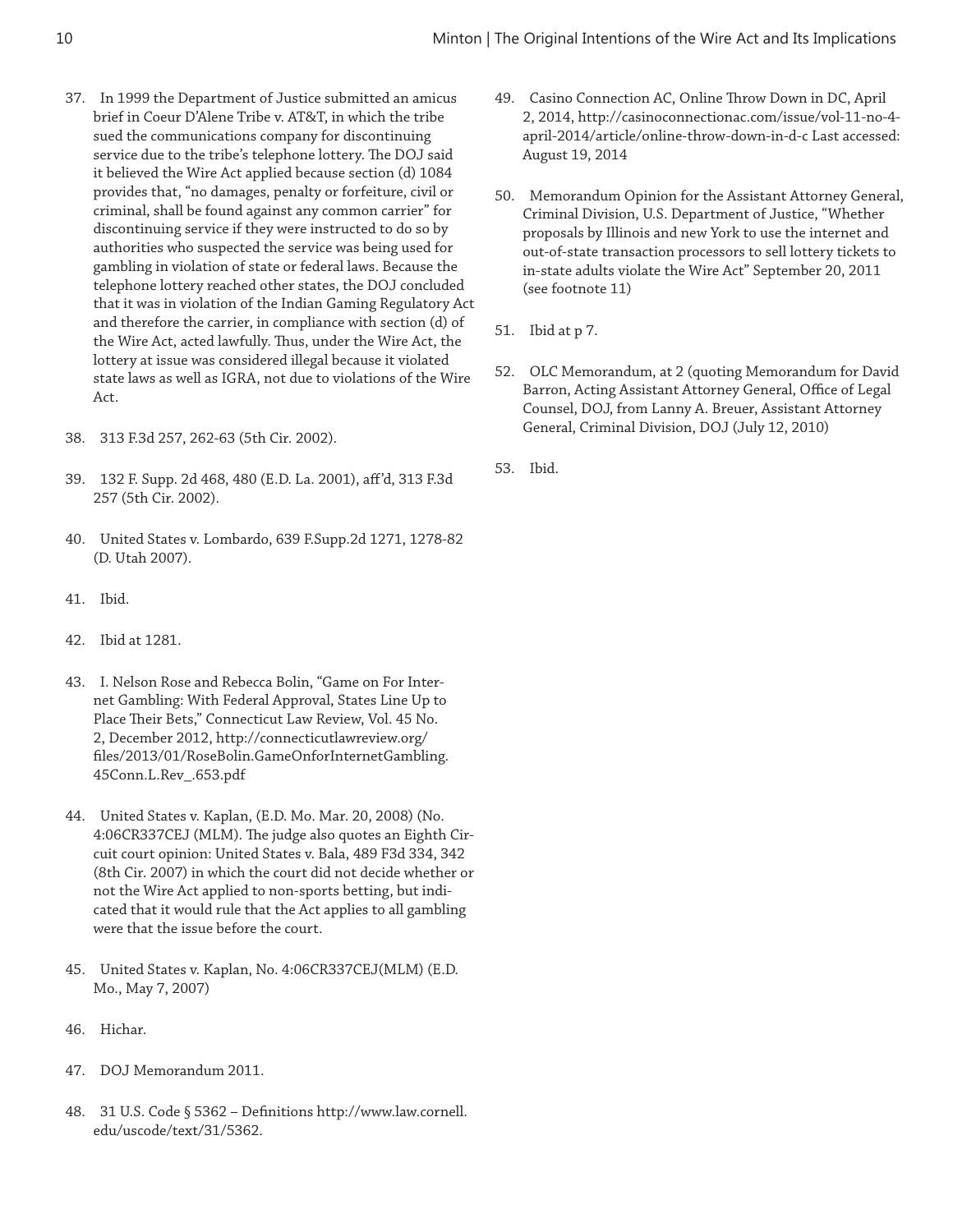

#### **About the Author**

Michelle Minton is the Competitive Enterprise Institute's fellow specializing in consumer policy, including regulation of food, alcohol, and Internet gambling.

She has authored and coauthored numerous studies on topics like sin taxes, alcohol privatization, and the online gambling. Her analyses have been published and cited by nationally respected news outlets like the *Wall Street Journal a*nd *USA Today* as well as industry blogs and publications. She also regularly appears on radio and television programs to defend peoples' right to "sin".

In her free time Ms. Minton she enjoys playing poker and studying the art and history of making beer.